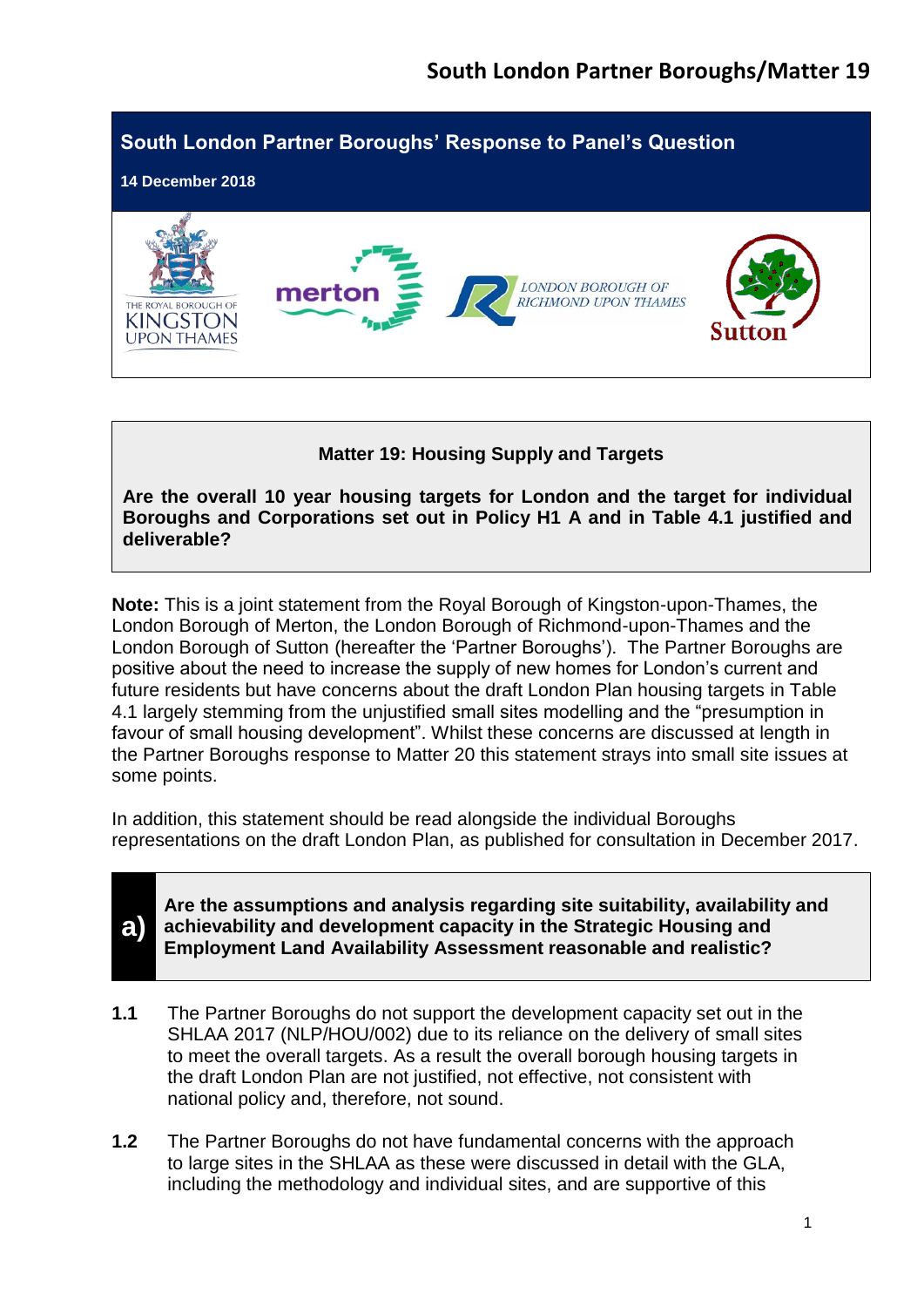collaboration. As such it is considered the assumptions and analysis of site suitability, availability and achievability, and development capacities for large sites, are ambitious but based on reasonable and realistic assumptions. However, the same cannot be said of the small sites, which were not subject to the same consultation on methodology, scrutiny and result in notional figures that are over-estimated and unrelated to historic trends (see Figure 1 below). This undermines the delivery of the overall borough housing targets in Policy H1.



*Figure 1: Adopted London Plan Target vs draft Target and Historic Delivery rates on Small Sites*

**1.3** As such, it is neither justified nor effective to expect the Partner Boroughs to be able to deliver their housing targets when up to 79% of its capacity (see Table 1) has not been tested against the requirements of NPPF 2012 paragraph 47 and 48. The Partner Boroughs are particularly mindful of the implications of failed housing delivery in the context of the Government's Housing Delivery Test and in the development of our own local plans, which will be tested against the revised NPPF. It is curious that almost all the evidence and resource was spent on assessing large sites when, in the case of Sutton and Richmond, it only makes up approximately 20% of supply and the remaining 80% of housing is expected to come forward on unidentified sites (i.e. windfall sites) that have not been tested for deliverability and are substantially unrelated to any previous delivery patterns over several decades and several economic cycles

*Source: GLA SHLAA 2017 (NLP/HOU/002) and Table 4.2 of draft London Plan*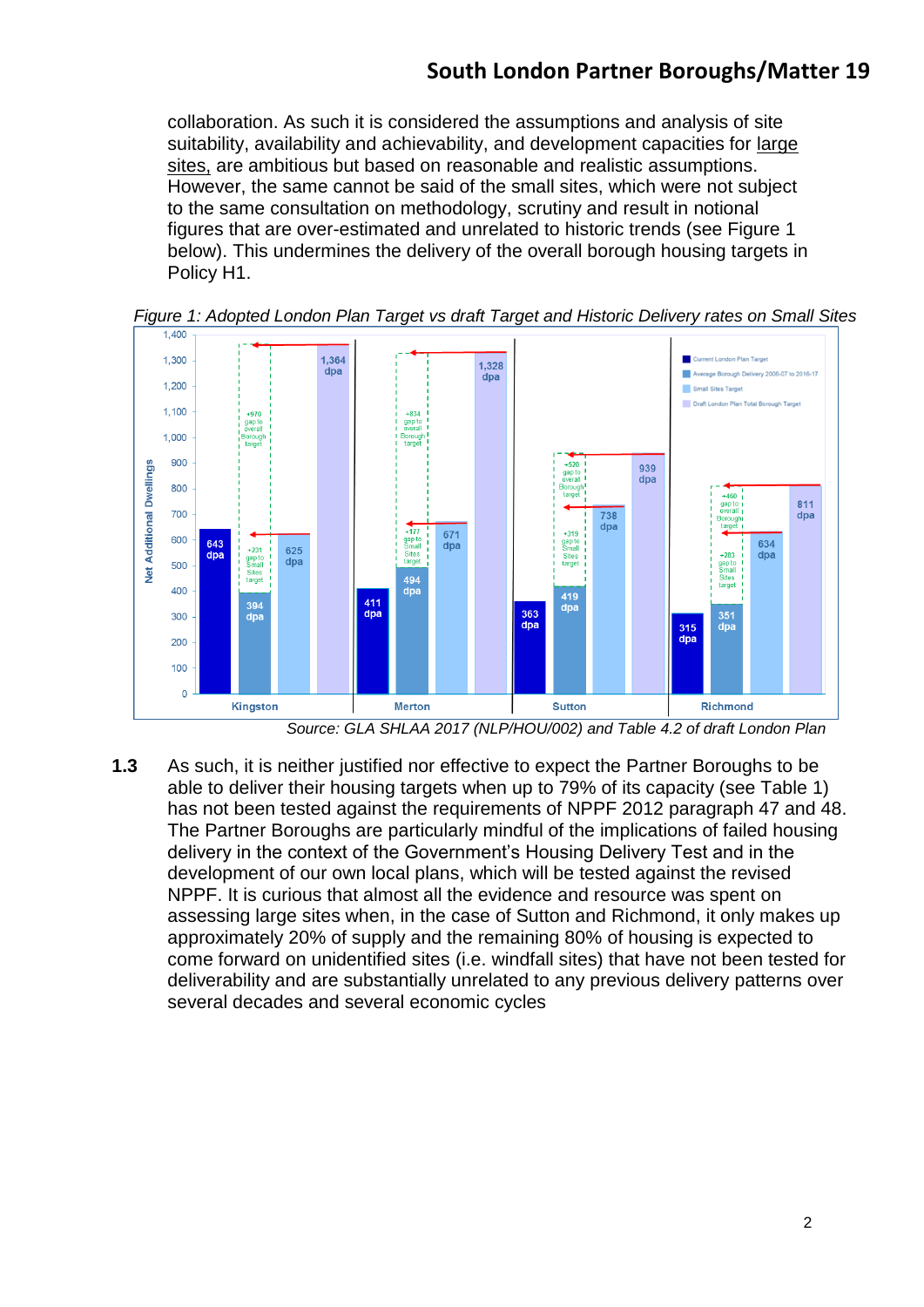| <b>Borough</b>  | ັ<br><b>Large Sites</b><br><b>Capacity</b> | ັ<br><b>Small Sites</b><br><b>Capacity</b> | ັ<br><b>Borough</b><br><b>Target</b> | <b>Proportion of</b><br><b>Target from</b><br><b>Small Sites</b> |
|-----------------|--------------------------------------------|--------------------------------------------|--------------------------------------|------------------------------------------------------------------|
| Kingston        | 739                                        | 625                                        | 1,364                                | 46%                                                              |
| <b>Merton</b>   | 657                                        | 671                                        | 1,328                                | 51%                                                              |
| <b>Richmond</b> | 177                                        | 634                                        | 811                                  | 78%                                                              |
| <b>Sutton</b>   | 201                                        | 738                                        | 939                                  | 79%                                                              |
| <b>Total</b>    | 1,774                                      | 2,668                                      | 4,442                                | 60%                                                              |

*Source: Draft London Plan – Table 4.1 and Table 4.2 (2017)*

**1.4** In conclusion, the SHLAA 2017 and Policy H1 can only be considered reasonable and realistic if it relies on historic trend data (12-year trend) to calculate appropriate small site target for London Boroughs. This approach would be consistent with paragraph 48 of the NPPF, and, specifically, would be consistent with how authorities should treat small windfall sites when calculating housing delivery. Whilst this would not meet the OAN for London, it would be a substantial increase on the previous London Plan target of 42,000 per annum (from all sources) and, most importantly, would be a justified and effective approach.

## **Changes Required to Table 4.2 of the Draft London Plan**

Small site targets should be calculated using historic trend based data that is presented in the SHLAA 2017.

#### **b) Have the environmental and social implications of the proposed increase in housing targets been fully and properly assessed?**

- **1.5** The Partner Boroughs do not consider that the environmental and social implications of the proposed increase in housing targets have been fully and properly assessed in respect of small sites. Indeed, the boroughs consider this would be impossible to do so given the majority of housing capacity in the four boroughs is expected to come forward on unidentified small sites. In addition, the Mayor has developed its own definition of 'small site', i.e. 1 to 25 units, which is neither justified nor based on any proper evidence. Indeed, the Partner Boroughs' statement on H2 (Matter 20) demonstrates that the national guidance and definition of minor and major developments should also be applied in the London Plan as more than 90% of developments fall within the 1-9 unit category. As a result Policy H1 is neither justified nor effective and is therefore unsound.
- **1.6** The Partner Boroughs concerns in this respect are set out in response to Matter 20 (particularly questions b, c and d). Notwithstanding the Partner Boroughs' view that the housing targets are not realistic or deliverable, the proposed increase would have the following implications: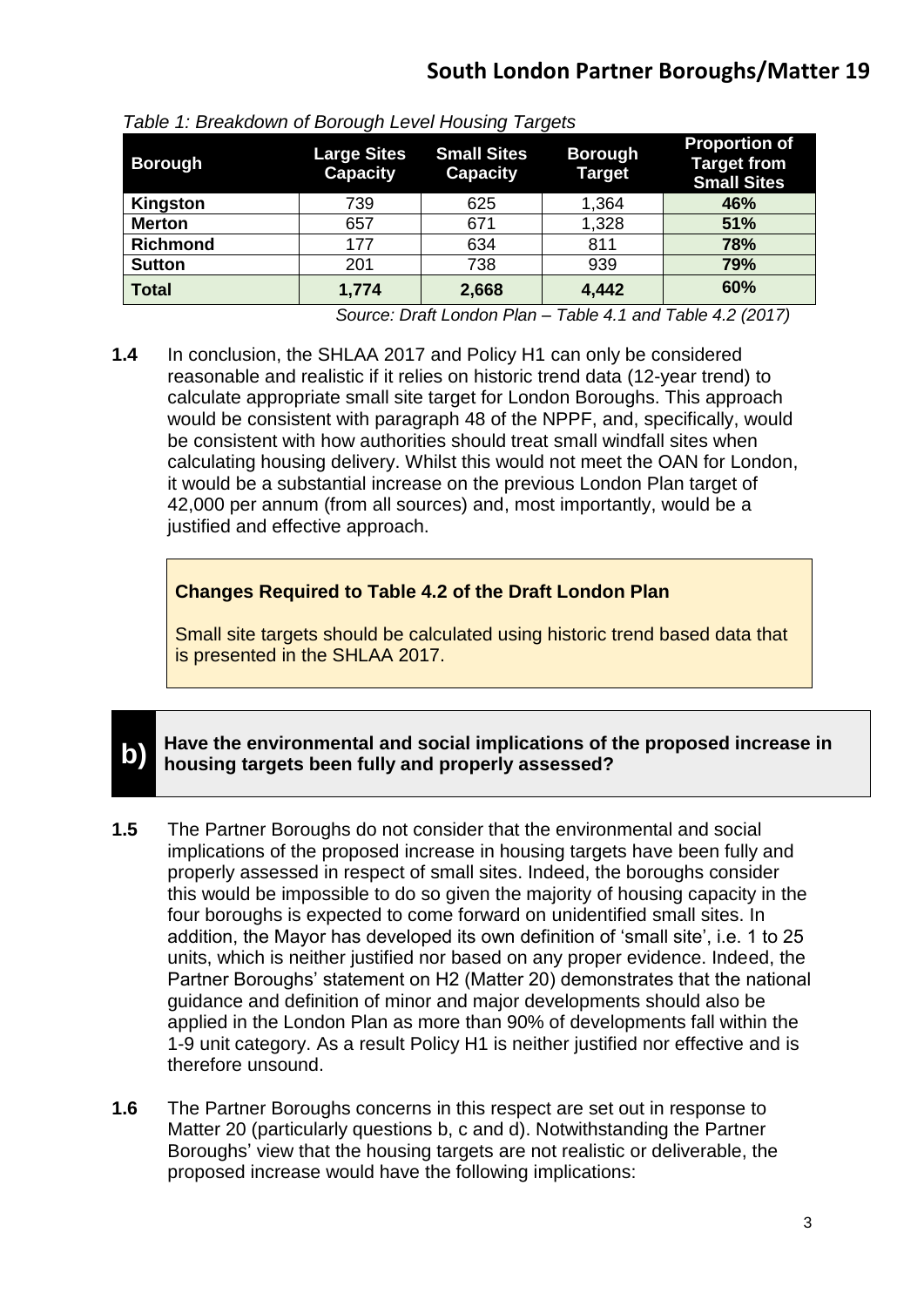- The presumption in favour of small housing development would destroy the special character of some outer London areas, particularly those that do not benefit from conservation area status. Infill development would result in the significant loss of residential gardens, which would be contrary to the principles of good design set out in the NPPF, contribute to the loss of local character and would have a disproportionate impact on those living in areas with poor access to public open space. A significant number of outer London estates were originally laid out without public open space as the properties all had access to private gardens. This would impact the health and wellbeing of residents.
- Promoting uniustified small site development at this scale would undermine other policy aspirations of the London Plan. For example, it is not realistic to expect outer London boroughs to achieve 50% green cover, no net loss of biodiversity and a 10% increase in tree canopy cover whilst advocating that residential gardens and other small sites are developed for housing. In the cases of Richmond and Sutton this is of particular concern as nearly 80% of all housing is expected to come forward on windfall sites. This will lead to a cumulative impact on a number of other policies, for example the affect the health and well-being of local residents.
- Sub-dividing houses into flats at this scale would unbalance outer London's housing mix, where there is a significant demand for family housing, by reducing the stock of existing family housing and predominately replacing it with one and two bedroomed flats. The Minor Suggested Changes introduced para 4.2.8B, to note that boroughs could require the provision of family housing on sub-divided sites, but this is unlikely to be achievable in most cases as it will undermine the viability of small site development. Not providing the correct housing mix would have negative social implications for residents.
- The London Plan's commitment to increasing housing delivery is not matched by a similar commitment to infrastructure provision, particularly in outer London with regard to public transport and education. The Partner Boroughs' small site targets alone are higher than the existing adopted total housing targets for each borough (in the case of Richmond and Sutton the small sites target is double the previous overall target) but infrastructure provision has not seen the same step change (see Table 2). Policy H2, in particular, will lead to ad hoc development of windfall sites, with very limited financial contributions, which will make it impossible for boroughs to plan for and identify sites for community infrastructure provision, such as for education and childcare facilities. The Mayor does not offer any strategic guidance or approach on how to deal with and address the significant additional pressure on London's infrastructure arising from the increased housing targets, especially from unknown small sites, or how the additional need for infrastructure will be funded and delivered. This is of particular concern as overall over a third of units are meant to be delivered from small sites across London, and there is no doubt that such an uplift will impact on the infrastructure capacity. It is also worth noting that the approach to infrastructure planning by boroughs varies based on whether a CIL Charging Schedule is in place and the differing CIL rates, and whether boroughs have been able to justify affordable housing contribution from small sites.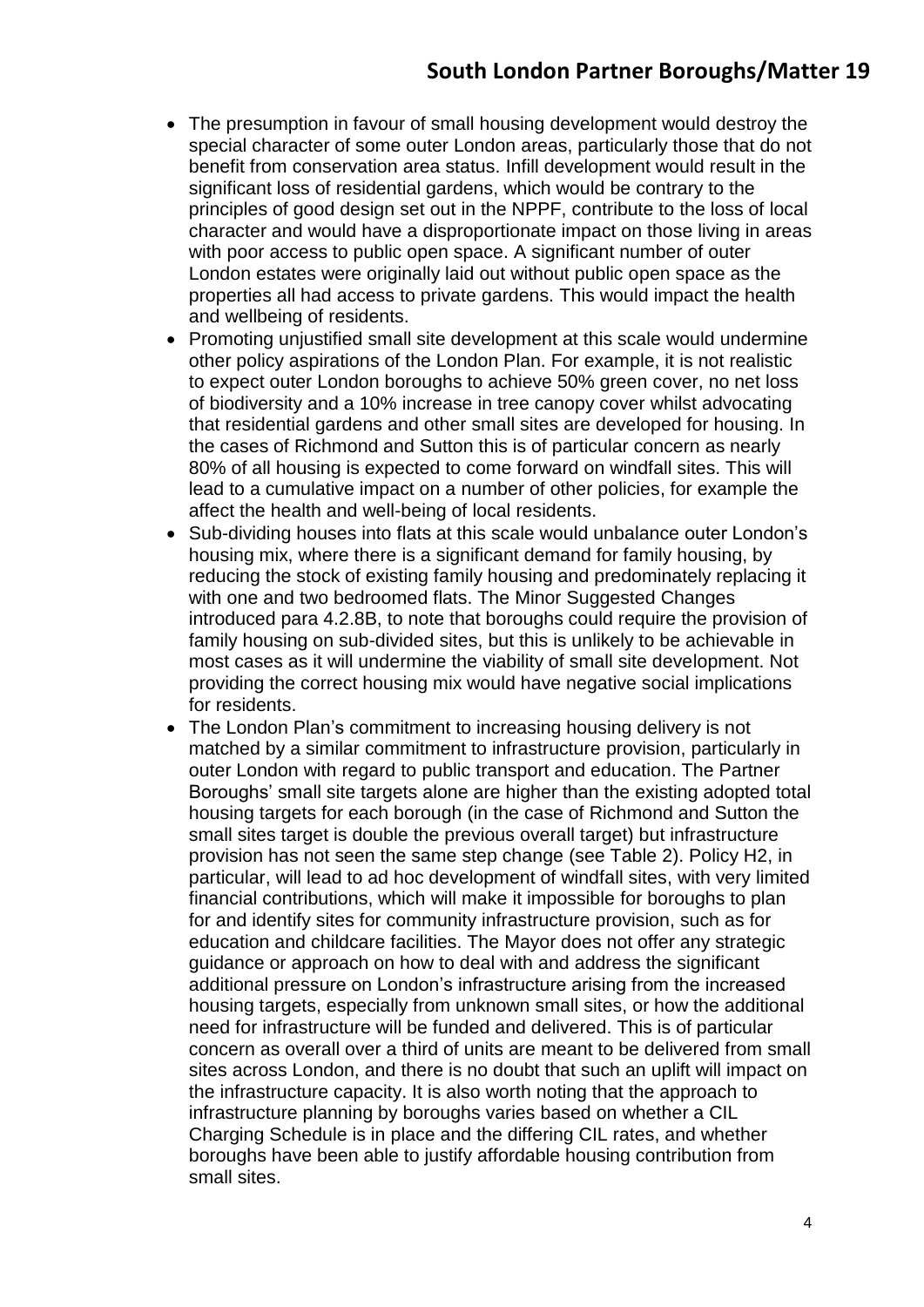- Affordable housing targets would be difficult to achieve when the majority of delivery would be on sites that do not trigger a contribution in accordance with national guidance (see Matter 20, paragraph 1.37 to 1.39). Therefore, the Mayor needs to set out clearly how infrastructure will be provided and funded to support this significant uplift in small site housing provision.
- Policy H1 and H2 treat all stations as equal, which does not reflect the vast range in services and frequencies across London, particularly the poor services available in outer London compared to inner London. The Partner Boroughs are concerned that this simplistic approach fails to recognise this critical variation in public transport services, which falsely identifies areas suitable for intensification. If Policy H1 and H2 were delivered it would create higher density housing in areas that lack access to high-frequency stations, which would impact negatively on the environment as people would be more likely to choose unsustainable modes of travel. Parking availability/stress should be included as one of the criteria for refusal on those areas with a PTAL less than 3 to ensure planning considerations can be properly taken into account when determining applications on small sites.
- **1.7** The Partner Boroughs consider the environmental and social implications could be reduced by using historic trend-based data (12-years) to calculate realistic and justified small site housing targets. This would increase the targets above the current adopted London Plan levels (42,000 dpa) whilst remaining achievable. This would then result in a policy that would be justified, as it would be based on robust evidence in respect of small site targets, and would be effective, as the overall target would be deliverable.

**c)**

**Policy H1 B 2) a)-f) identifies various sources of capacity. Will these be sufficient to meet ten year targets and what proportion of housing is expected to be delivered by means of the different types? How much is expected to be delivered on existing industrial land in the context of Policies E4-E&?**

- **1.8** The Partner Boroughs do not consider the various sources of capacity identified in Policy H1 will be sufficient to meet the ten year targets, principally because the small sites target is not realistic or deliverable. As such Policy H1 will not be effective and, as a result, is not sound. The proportion of housing that is expected to be delivered by means of the different types is considered to be a matter for the Mayor to respond to.
- **1.9** The Partner Boroughs' statement Matter 20 highlights the gulf between historic small site delivery and the new small site target. Figure 2 below illustrates a similar gulf between the overall historic housing delivery in London and the targets set out in Table 4.1 of the draft London Plan, showing that overall delivery will need to double (+32,558 units per annum or +101%). The Mayor assumes the majority of this uplift in outer London will come from small housing developments.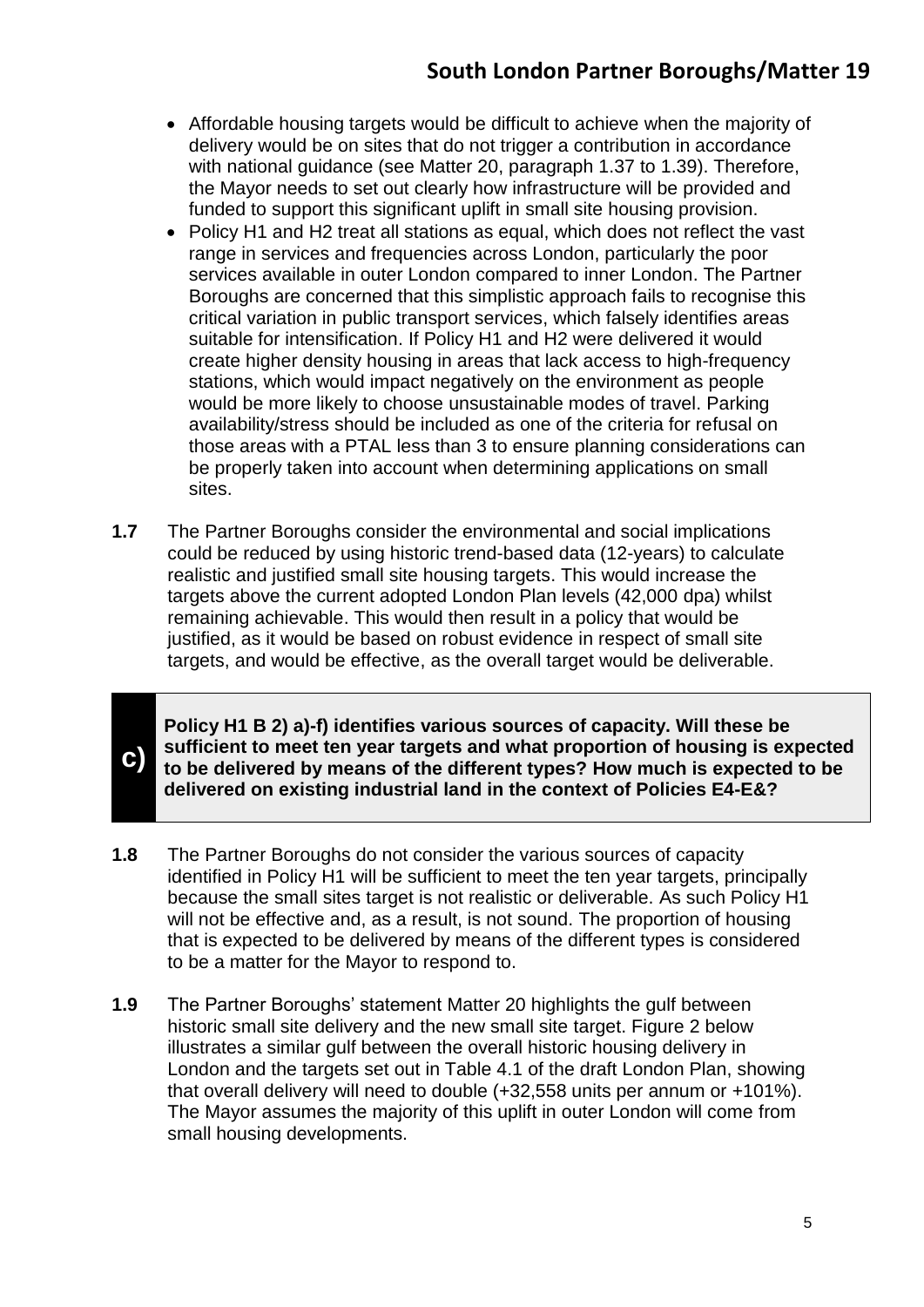

*Figure 2: Pan-London Delivery of Net Additional Housing between 2004-05 and 2016-17\**

*Source: London Plan AMR, September 2018 (NLP/MO/001)* \*Completions data for 2017-18 has not been published by the GLA yet. As such, the average annual delivery rate has been included for 2017-18.

- **1.10** The Partner Boroughs consider that the various sources of capacity identified in Policy 1 H B2) a)-f) will be insufficient to meet the ten year targets because:
	- The 1% growth assumption in the small site modelling has not been justified and results in notional housing targets. Historic small site delivery in the Partner Boroughs, through several economic cycles, and across London as a whole, indicates that these targets will not be achieved (see Figure 1 and 2 above).
	- The small sites modelling does not differentiate between the levels of service of different stations, leading to significantly overly optimistic small site capacities. For example, the potential for small sites near Wimbledon station (served by very frequent underground, tram and rail) is considered the same as the delivery of small sites near suburban rail stations served by two trains per hour).
	- Policy H2 will not assist in the delivery of sufficient capacity to meet the overall target as the mechanisms proposed are already in place or are not likely to be viable.
	- Policy H2 over estimates the willingness of local residents to allow their homes, or the curtilage of their homes, to become development sites. The high levels of home ownership, and owner occupation across the Partner Boroughs will act as a barrier to delivery.
	- The number and extent of issues raised to the delivery of small sites cannot simply be overcome by a change in planning policy, as the Mayor suggests.
	- There is insufficient large site capacity to offset the failed delivery of the small sites target.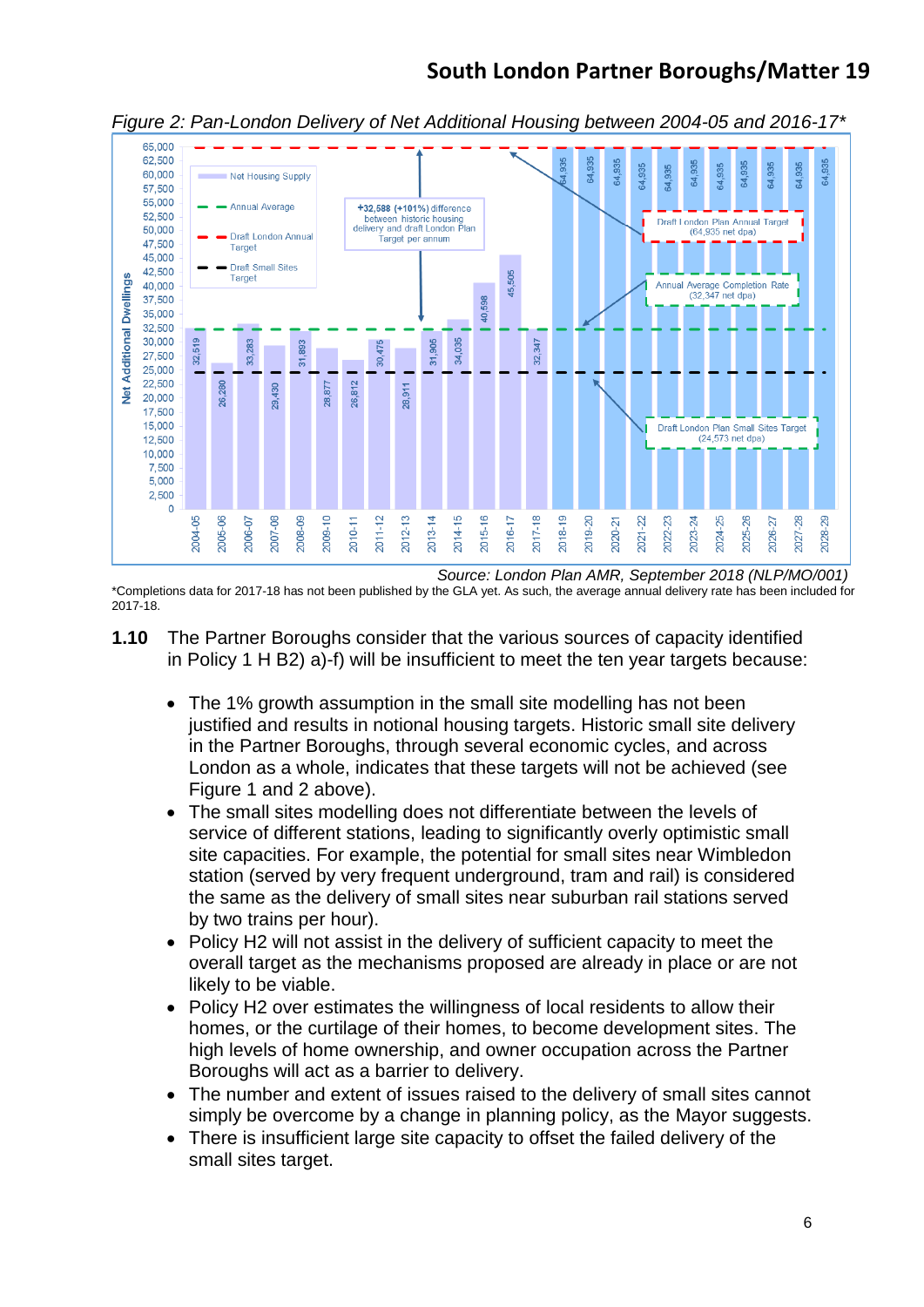- **1.11** The Partner Boroughs would also like to draw the attention of the Panel to the fact that in relation to large sites, the higher capacity estimates are not based on projected impacts from policy changes. However, for small sites, where the basis of estimation is mechanical and statistical, rather than based on identified plots such as the large sites, the very substantial increase in potential small sites capacity is based on the implementation of Policy H2. Therefore, the Mayor has used an entirely unfounded approach to derive the overall housing targets for boroughs. In the absence of substantial and credible evidence, the delivery of the ten year capacity, especially from small sites, is wholly incredible, particularly in the cases of Richmond and Sutton, where the assumption that outputs from small sites is nearly 80% of the overall target over the first decade of the Plan. The Plan assumes – without any proper evidence or justification – that output from small sites across London can be doubled (from 9,400 per year. over the last 8 years to 18,800 per year).
- **1.12** Finally, Sutton and Richmond would like to note that in order to retain industrial land, and in the case of Sutton provide industrial land, the delivery of additional housing in these areas, either through release or colocation, is not supported.



- **1.13** The Partner Boroughs do not consider that urban extensions using Green Belt (GB) or Metropolitan Open Land (MOL), as opposed to directing development to brownfield land, would be justified approach to providing sufficient variety of house types and tenure.
- **1.14** Sutton carried out GB/MOL review as part of its evidence base for its recently adopted Local Plan. This report demonstrated that there was very little GB/MOL suitable for release, and in any event potential releases were limited to social infrastructure and a minor extension to a Strategic Industrial Location, not housing. Merton's initial review of Metropolitan Open Land is similarly recommending small boundary changes to account for existing sporting development, roads or other minor changes. As such there is very limited opportunity for urban extensions into the GB/MOL across the four boroughs.
- **1.15** However, the Partner Boroughs are concerned that the variety of house types and tenure will be limited as a result of the high proportion of the housing delivery, and the overall uplift, that is expected from small sites. This approach is likely to drive a shift towards small flatted developments containing 1-bed/2-bed accommodation. It is also likely to impact on the amount of affordable housing delivered, in the absence of a local policy, as the majority of small sites have historically been delivered on minor development sites (10 units or fewer) where it is harder to secure affordable housing contributions.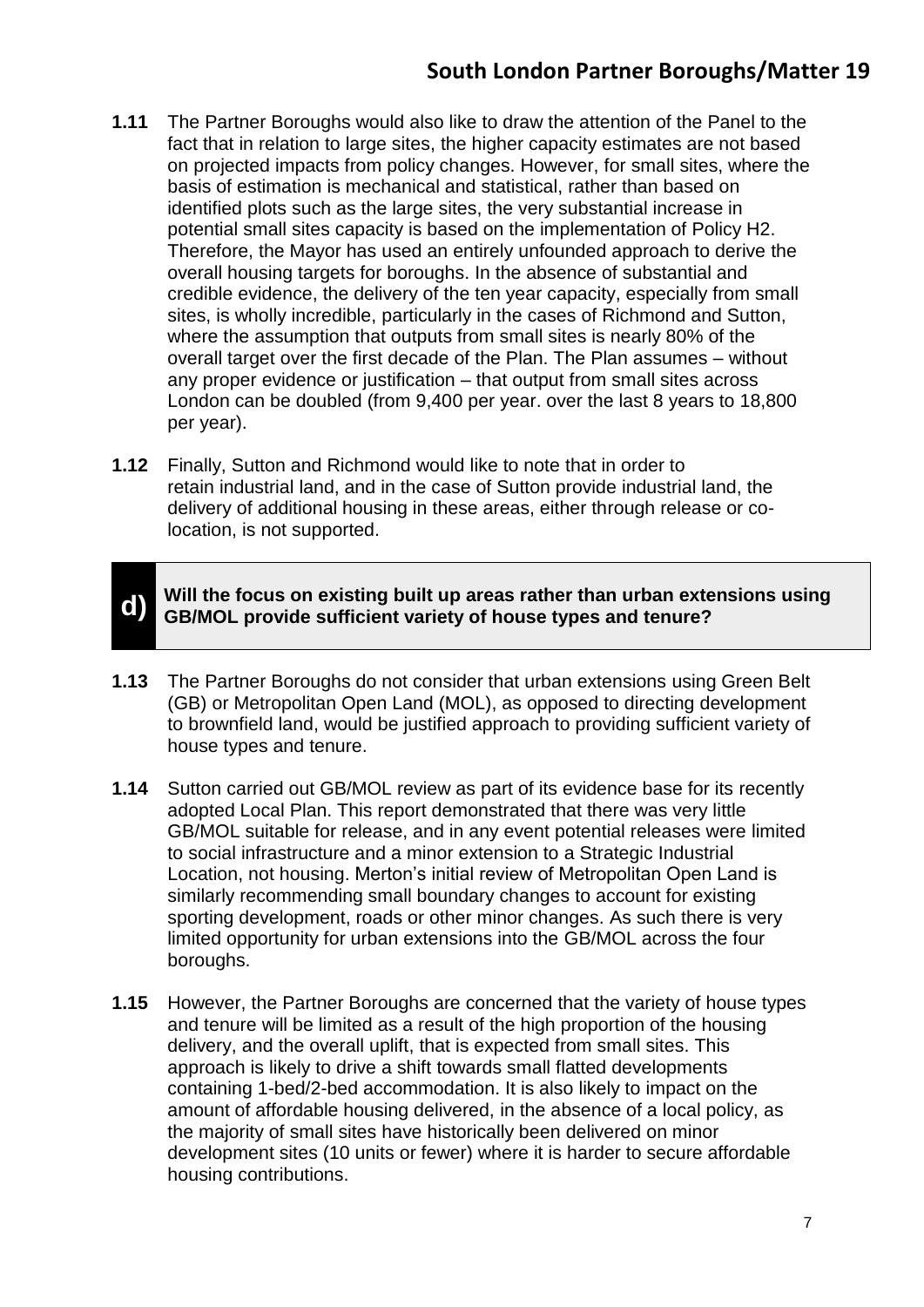- **1.16** One of the drivers behind the draft London Plan's focus on small housing developments is to reduce the reliance on very large brownfield sites and large volume housebuilders, which often have slow rates of delivery. Partner borough research demonstrates that even small sites have a build out rate of between one and three years depending on the characteristics of the site, the owner's desire to sell with planning permission or to build the scheme themselves, the costs of construction and other factors.
- **1.17** The Partner Boroughs consider the findings of Sir Oliver Letwin's recent review of large site build out rates<sup>1</sup> are relevant here. The overarching conclusion is that "*the homogeneity of the types and tenures of the homes on offer on these sites, and the limits on the rate at which the market will absorb such homogenous products, are the fundamental drivers of the slow rate of build out".* If these issues can be addressed by the measures recommended in the report then there will be a number of benefits for housing delivery in London, including: a) faster delivery rates of housing on very large brownfield sites which will create a greater confidence in this source of supply; b) a greater variety in the mix of housing type and tenure delivered; and c) less reliance placed on the delivery of small sites to meet the housing targets.
- **1.18** Table 2 below shows that total of 26,680 net additional dwellings are required from small sites in the Partner Boroughs over the ten-year housing target period. This means that just 18 large site schemes, as defined in the above review, would deliver the same number of homes as the small sites target. As discussed above if larger site schemes can reduce the homogeneity of homes, and speed up build out rates as a result, it is reasonable to expect more to come forward. This will offset the unrealistic expectations placed on small sites.

| <b>Borough</b>  | <b>Ten-Year Small</b><br><b>Sites Target</b> | <b>Number of Equivalent Large Sites</b><br>(1,500 units) over Ten-years |
|-----------------|----------------------------------------------|-------------------------------------------------------------------------|
| Kingston        | 6,250                                        | 4.2                                                                     |
| <b>Merton</b>   | 6,710                                        | 4.5                                                                     |
| <b>Richmond</b> | 6,340                                        | 4.2                                                                     |
| <b>Sutton</b>   | 7,380                                        | 4.9                                                                     |
| <b>Total</b>    | 26,680                                       | 17.8                                                                    |

Table 2: Cumulative Delivery of Small Sites

*Source: Draft London Plan – Table 4.1 and Table 4.2 (2017)*

**.** 

**Is the emphasis on development in outer London consistent with the intention in Policy GG2 that seeks to proactively explore the potential to intensify the use of land on well-connected sites?**

**1.19** The Partner Boroughs consider that there is a degree of inconsistency between the emphasis on development in outer London and the intentions of Policy GG2. Therefore Policy H1 is not effective, and as a result, is not sound.

**e)**

<sup>1</sup> https://www.gov.uk/government/publications/independent-review-of-build-out-final-report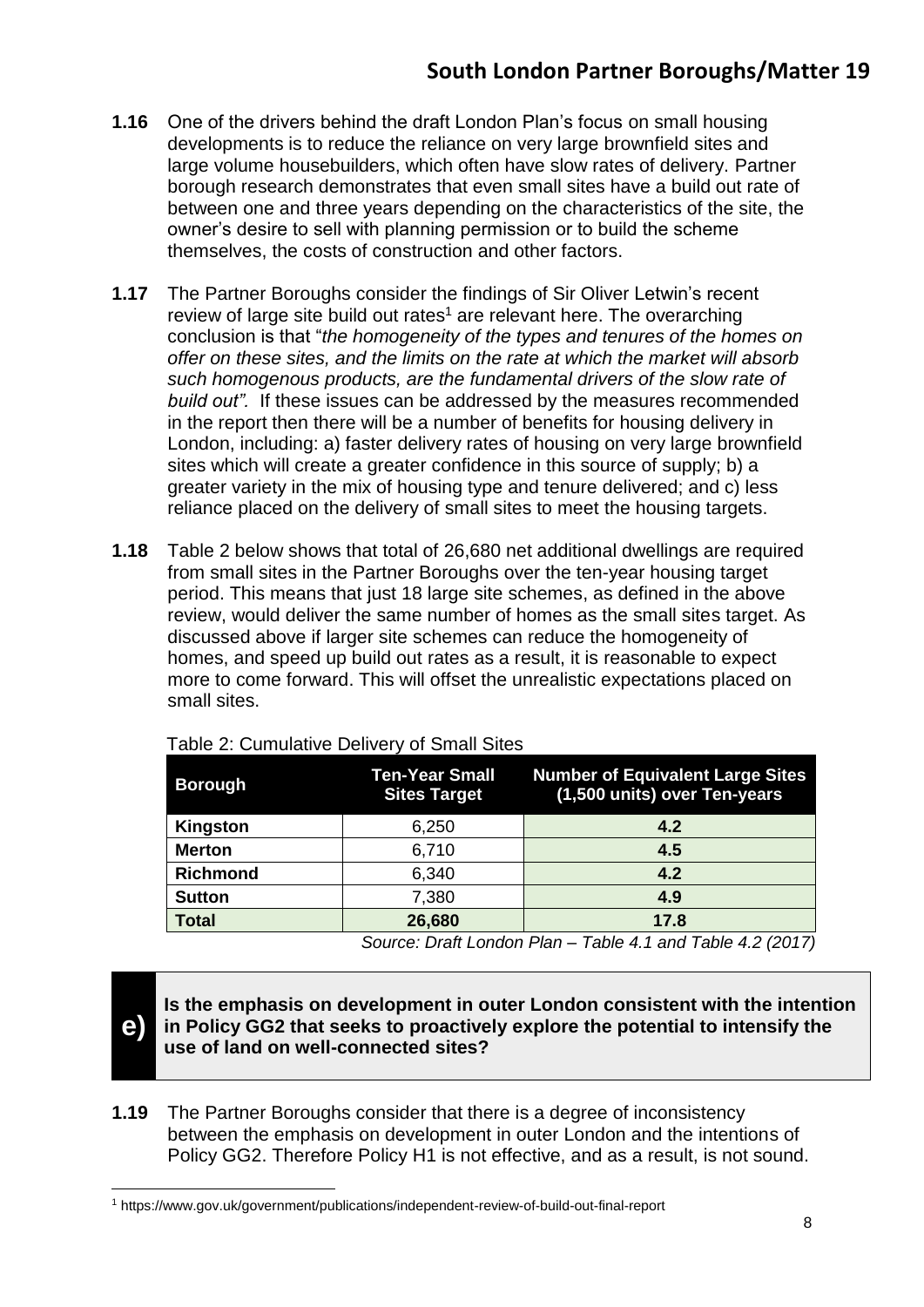- **1.20** The intentions of Policy GG2, to explore proactively the potential to intensify the use of land on well-connected sites, are generally supported. These include well recognised planning principles that are reflected in the Partner Boroughs' local plans, such as: enabling the development of brownfield land; prioritising Opportunity Areas (OAs); bringing forward sites close to public transport nodes and town centres; planning for walking and cycling to enable car free lifestyles; and protecting and enhancing conservation areas and open space.
- **1.21** However, there are elements of Policy GG2 that conflict with the emphasis on the intensification of outer London to delivery more housing. The majority of the Partner Boroughs' housing supply will come forward in locations that are outside OAs, outside town centres and not necessarily close to public transport nodes with satisfactory frequencies. These areas should not be considered "well-connected". For example:
	- Policies H1 and H2 are applicable to areas located within 800m of a station. However, the draft policies treat all underground, rail and tram stations as equal, which does not reflect the vast range in services and frequencies across London, particularly the poor services available in outer London Boroughs compared to inner London Boroughs. The Partner Boroughs are concerned that this simplistic approach fails to recognise variations in public transport service, which will have a significant impact on the notional capacities that can be achieved on small sites.
	- Proximity to town centres does not always indicate access to good public transport either. For example, of the 151 district centres in London, Sutton's are ranked 100th, 117th, 134th, 135th, 136th and 137<sup>th</sup> for PTAL. As with train stations, not all town and district centres are equal in terms of PTAL ratings and places such as Tolworth (129<sup>th</sup>), North Cheam (137th), Whitton  $(145<sup>th</sup>)$  should not be treated the same as Finsbury Park  $(1<sup>st</sup>)$ , Earls Court  $(2<sup>nd</sup>)$  and New Cross  $(3<sup>rd</sup>)$ .
	- Public transport choice is severely limited in outer London. Sutton has no London Underground stations, no London Overground stations, no Crossrail Stations, no Crossrail 2 stations and a single London Tramlink stop. Kingston currently has none of these transport options in place either but would benefit from the (currently) uncommitted Crossrail 2.
- **1.22** The Partner Boroughs consider that there will be a number of negative impacts as a result of intensifying areas that are not well-connected:
	- Part C of Policy GG2 "*strengthening London's distinctive and varied character*" is not consistent with Policy H2 B 1), which requires boroughs to recognise in development plans that "*local character evolves over time and will need to change in appropriate locations to accommodate additional housing*". As set out in Matter 20, delivering small sites at the rate required would cause irrevocable harm to the character of outer London neighbourhoods. As such Part C of Policy GG2 cannot be achieved alongside the implementation of Policy H1 and H2.
	- The creation of new green infrastructure and urban greening, and securing net biodiversity gains, will be difficult to deliver on small sites where viability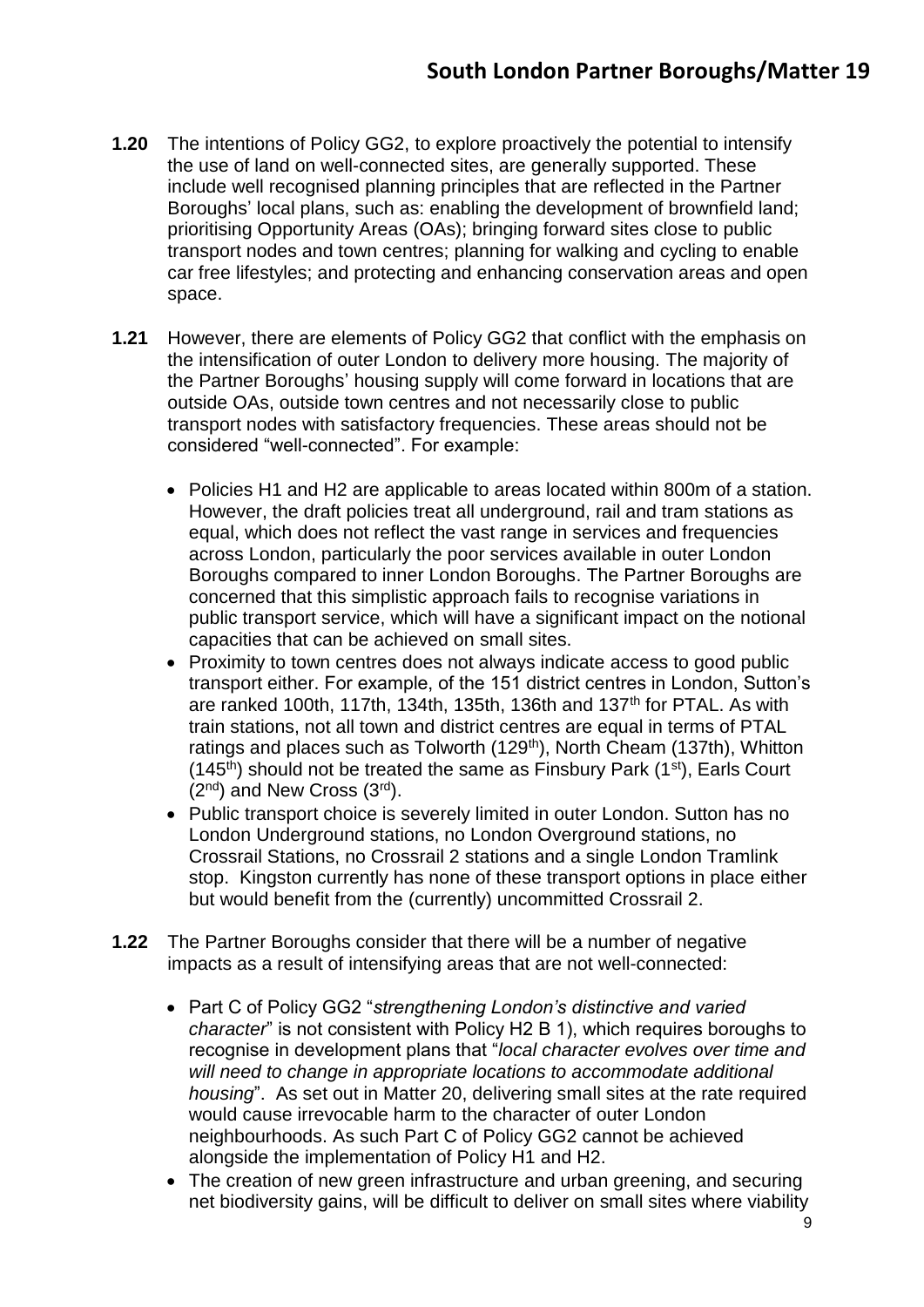is more likely to be marginal. It will also be undermined by the presumption in favour of developing residential gardens. Finally, the protection of open space will be threatened by the requirement to provide social infrastructure to support housing delivery. This is in conflict will Part D of Policy GG2

- It will be difficult to achieve "*80 per cent of journeys by sustainable travel*" modes, and impossible to enable "*car free lifestyles*", when a high proportion of small housing developments will be located near to stations with poor frequencies, a lack of orbital services, reliance on the bus network which is susceptible to congestion, or town centres with poor PTAL ratings. This is also in conflict will Part E of Policy GG2.
- **1.23** In summary the Partner Boroughs do not consider that Policy GG2 can be delivered alongside the development aspirations for small housing development in outer London.



**.** 

**Does the Plan adequately consider the cumulative impacts of other policies on the deliverability and viability of housing?**

- **1.24** The Partner Boroughs have reviewed the recently published 'London Plan Viability Study: Addendum Report2 (November 2018)' (NLP/VI/004) and are concerned about the viability of small housing developments.
- **1.25** Table 4.1 of the Addendum Report sets out additional small site testing based on six case studies ranging from 1 to 12 dwellings:
	- RES13 Infill development on existing garage site for 1 house.
	- RES14 Conversion and extension of existing house to 3 flats.
	- RES15 Garden land development to provide 1 flat.
	- RES16 Demolition of house and redevelopment for 6 flats.
	- RES17 Redevelopment of garage site for 5 houses.
	- RES18 Demolition of two houses and replacement with 12 flats

| Extract from Table 4.1 'Small Sites Additional Case Studies' (NLP/VI/004) |  |  |  |
|---------------------------------------------------------------------------|--|--|--|
|---------------------------------------------------------------------------|--|--|--|

| Case<br><b>Study</b> | Dev.<br><b>Description</b>                                                                                                          | <b>Site Area</b><br>(ha/sqm)    | <b>Existing</b><br><b>Units</b> | <b>Existing</b><br><b>Residential</b><br><b>Firspace</b> | <b>New</b><br><b>Dwellings</b><br><b>Tested</b> | <b>Gross new</b><br>floor Area |
|----------------------|-------------------------------------------------------------------------------------------------------------------------------------|---------------------------------|---------------------------------|----------------------------------------------------------|-------------------------------------------------|--------------------------------|
| RES <sub>13</sub>    | Infill development on<br>existing garage either at<br>end of terrace or side of<br>house and development<br>of 1 new 2-storey house | 0.0075 ha<br>$(75 \text{ sqm})$ |                                 | 0                                                        | new house                                       | 80 sq m                        |

**1.26** The Partner Boroughs have taken these case study assumptions and applied using Borough level costings to provide examples from Sutton (Table 3) and Richmond (Table  $4)^3$ .

<sup>2</sup> [https://www.london.gov.uk/sites/default/files/london\\_plan\\_viability\\_study\\_addendum\\_report\\_1.pdf](https://www.london.gov.uk/sites/default/files/london_plan_viability_study_addendum_report_1.pdf)

<sup>&</sup>lt;sup>3</sup> The case study viability provided by the Partner Boroughs is illustrative and has not been undertaken by the boroughs to fully replicate up to date Whole Plan Viability testing for a Local Plan that is of direct relevance to application stage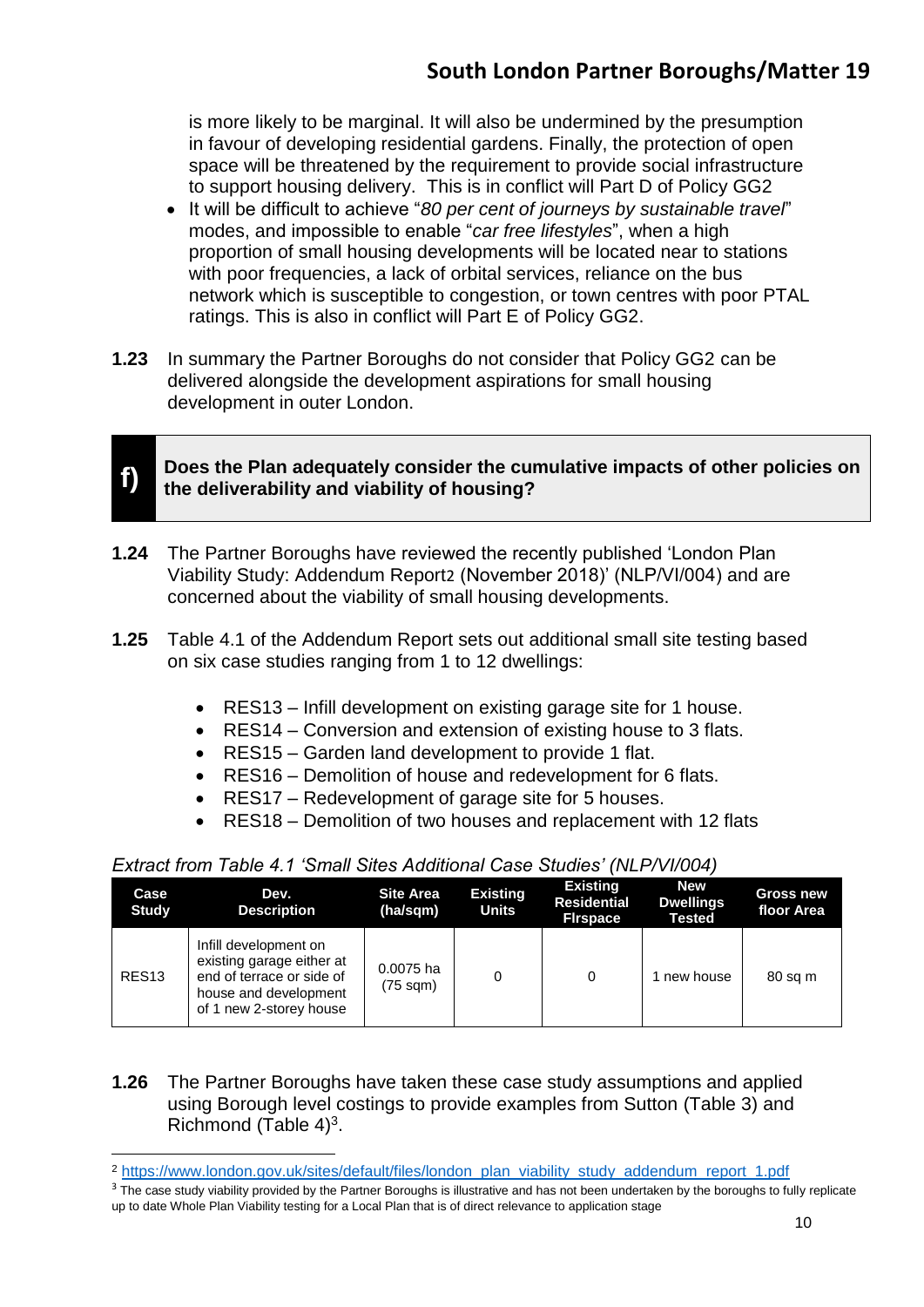| Cost                                        | <b>RES13</b>         | . .<br>RES <sub>14</sub> | <b>RES15</b>            | <b>RES16</b> | <b>RES17</b> | <b>RES18</b>                                                                                                              |
|---------------------------------------------|----------------------|--------------------------|-------------------------|--------------|--------------|---------------------------------------------------------------------------------------------------------------------------|
| Land Purchase Cost                          | £24,000              | £630,000                 | £126,000                | £1,260,000   | £120,000     | £1,260,000                                                                                                                |
| <b>Development Costs</b>                    | £162,818             | £473,744                 | £172,396                | £1,499,636   | £918,062     | £2,447,521                                                                                                                |
| <b>Gross Development Value</b>              | £525,000             | £1,125,000               | £375,000                | £2,250,000   | £2,625,000   | £4,500,000                                                                                                                |
| Development Profit Market (17.5% of GDV)    | £91,875              | £196,875                 | £65,625                 | £393,750     | £459,375     | £787,500                                                                                                                  |
| Development Profit (Affordable) (6% of GDV) |                      |                          |                         |              |              | £270,000                                                                                                                  |
|                                             |                      |                          |                         |              |              |                                                                                                                           |
| <b>Total Costs</b>                          | £278,693             | £1,300,619               | £364,021                | £3,153,386   | £1,497,564   | £4,765,021                                                                                                                |
| <b>Residual Land Value</b>                  | £246,307             | $-£175,619$              | £10,980                 | $-E903,386$  | £1,127,564   | $-E265,021$                                                                                                               |
| Sale Costs                                  | £38,205              | £0                       | £1,593                  | £0           | £193,403     | £0                                                                                                                        |
|                                             |                      |                          |                         |              |              |                                                                                                                           |
| <b>Net Residual Value</b><br>$\sim$         | £208,102<br>$\cdots$ | $-£175,619$              | £9,387<br>$\sim$ $\sim$ | $-E903,386$  | £934,161     | $-£265,021$<br>$\mathbf{r} \cdot \mathbf{r}$ $\mathbf{r} \cdot \mathbf{r}$ $\mathbf{r} \cdot \mathbf{r} \cdot \mathbf{r}$ |

Table 3: London Plan Small Site example applied to Sutton

*Source: Borough level data taken from Sutton CIL Report (Aspinall Verdi/September 2018)*

**1.27** Table 3 shows the only schemes that are really viable in Sutton are the garage redevelopments (RES13 and RES17), where the existing purchase cost of the land is very low but sites of this type are in short supply. The garden land schemes are only marginally viable (RES15) and the two demolition/new build options are significantly unviable (RES16 and RES18). Table 4 shows that, in Richmond, the only schemes that are viable are also the garage redevelopments (RES13 and RES17). All other scheme types are not viable, especially RES16 and RES18.

|  | Table 4: London Plan Small Site example applied to Richmond-upon-Thames |  |
|--|-------------------------------------------------------------------------|--|
|  |                                                                         |  |

| Cost                                        | RES <sub>13</sub> | <b>RES14</b> | <b>RES15</b> | <b>RES16</b>  | <b>RES17</b> | <b>RES18</b>  |
|---------------------------------------------|-------------------|--------------|--------------|---------------|--------------|---------------|
| Land Purchase Cost                          | £50,258           | £1,005,158   | £201,032     | £2,507,796    | £251,292     | £2,507,796    |
| <b>Development Costs</b>                    | £211,640          | £626,644     | £215.640     | £2,112,143    | £1,638,627   | £4,284,246    |
| <b>Gross Development Value</b>              | £837,632          | £1,491,732   | £497,244     | £2,983,464    | £4,188,160   | £5,966,928    |
| Development Profit Market (17.5% of GDV)    | £146,586          | £261,053     | £87,018      | £522,106      | £732,928     | £522,106      |
| Development Profit (Affordable) (6% of GDV) |                   |              |              |               |              | £179,088      |
|                                             |                   |              |              |               |              |               |
| <b>Total Costs</b>                          | £408,484          | £1,892,856   | £503,689     | £5,142,045    | £2,622,847   | £7,493,156    |
| <b>Residual Land Value</b>                  | £429,148          | $-401, 124$  | $-E6,445$    | $-E2,158,581$ | £1,565,134   | $-E1,526,228$ |
| Sale Costs                                  | £38,205           | $\Omega$     | 0            | 0             | 1,338,343    | $\mathbf{0}$  |
|                                             |                   |              |              |               |              |               |
| <b>Net Residual Value</b>                   | £390,943          | $-£401,124$  | $-£6,445$    | $-E2,158,581$ | £1,338,343   | $-£1,526,228$ |

*Source: Richmond-upon-Thames Viability Report, 2016*

**1.28** The Partner Boroughs conclude that comprehensive redevelopment and conversions are unlikely to be viable where existing land values are so high, particularly in certain locations. This is reflected in the lower historic completion rates of small housing developments than the small sites targets expects. The policy requires a change in the market, beyond the role of local authorities or the GLA, to delivery this policy aspiration. The Partner Boroughs do not consider that private home owners (who typically at this scale redevelop for themselves and not for commercial purposes) be able to access finance, resources and take on risk, when site circumstances will vary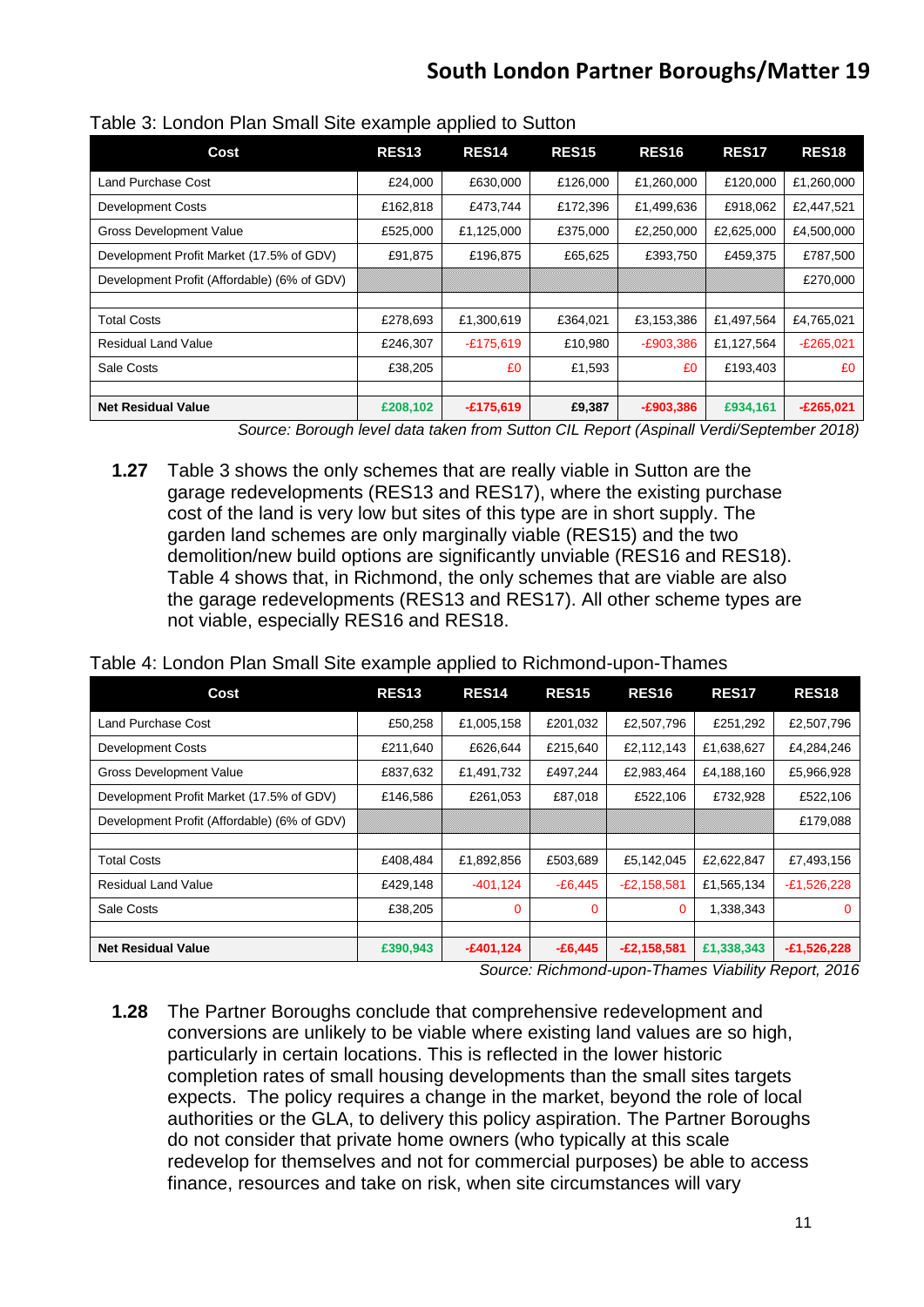significantly, and the potential financial returns are unlikely to be a sufficient incentive.

- **1.29** Furthermore, there are significant variations within boroughs relating to existing land values and GDV, which have a marked effect on viability. Dealing with such averages, both within boroughs and across London as a whole, does not represent the true picture as to how realistic delivery is, given the small sites methodology has been applied universally without any consideration of this issue. In Richmond for example, average sales values for a semi-detached house in Castlenau are over £2m, whereas in Hanworth it is £420K. In Sutton the semi-detached house prices range is around £950K to £275K.
- **1.30** Finally, house price sales data also shows that the price of houses is continuing to increase in the Partner Boroughs, whilst the sales prices of flats are falling (See Table 5 below). This 'de-coupling' between the value of houses and flats will have further implications for viability of small housing developments as the value of the sites that are meant to delivery Policy H2 become more expensive and the type of housing stock that is to be delivery (i.e. flats) are decreasing in value.

| <b>Property</b>   | <b>Merton</b> | <b>Richmond</b> | <b>Sutton</b> | Kingston |
|-------------------|---------------|-----------------|---------------|----------|
| Detached          | $+4.0$        | $+5.3$          | $+2.6$        | $+3.4$   |
| Semi-Detached     | $+2.8$        | $+4.6$          | $+1.7$        | $+3.0$   |
| Terraced          | $+2.5$        | $+4.8$          | $+1.5$        | $+2.9$   |
| Flats/Maisonettes | $-0.7$        | $+1.1$          | $-1.7$        | $-0.2$   |
| <b>ALL TYPES</b>  | $+1.2$        | $+3.2$          | $+0.2$        | 1.7      |

*Table 5: Percentage Change in Value by Property Type Oct 2017-Sept 2018*

*Source: Land Registry, October 2018*

**1.31** In conclusion the Partner Boroughs consider that the housing targets in Policy H1 will not be delivered as the rate of small housing development that Policy H2 expects will not materialise. The borough level data demonstrates that in many cases small housing development will not be viable as the existing value of the land is too high. Whilst garage site development appears viable this is a very small source of supply. The continued increase in the value of houses, and the reduction in the value of flats, will not assist viability in the longer term.

**g)**

**What is going to bring the step change in delivery implied in the Plan compared to the current one? What are the tools at the disposal of Boroughs in 1.4.6? Is it realistic to expect this to occur from 2019 or should there be a stepped or transitional arrangements?**

**1.32** The Partner Boroughs do not consider the policies in the draft London Plan will bring about the step change in housing delivery that the Mayor assumes. As such Policy H1 and H2 are not justified, as they are not based on the most appropriate strategy, and are not effective, as they are not deliverable.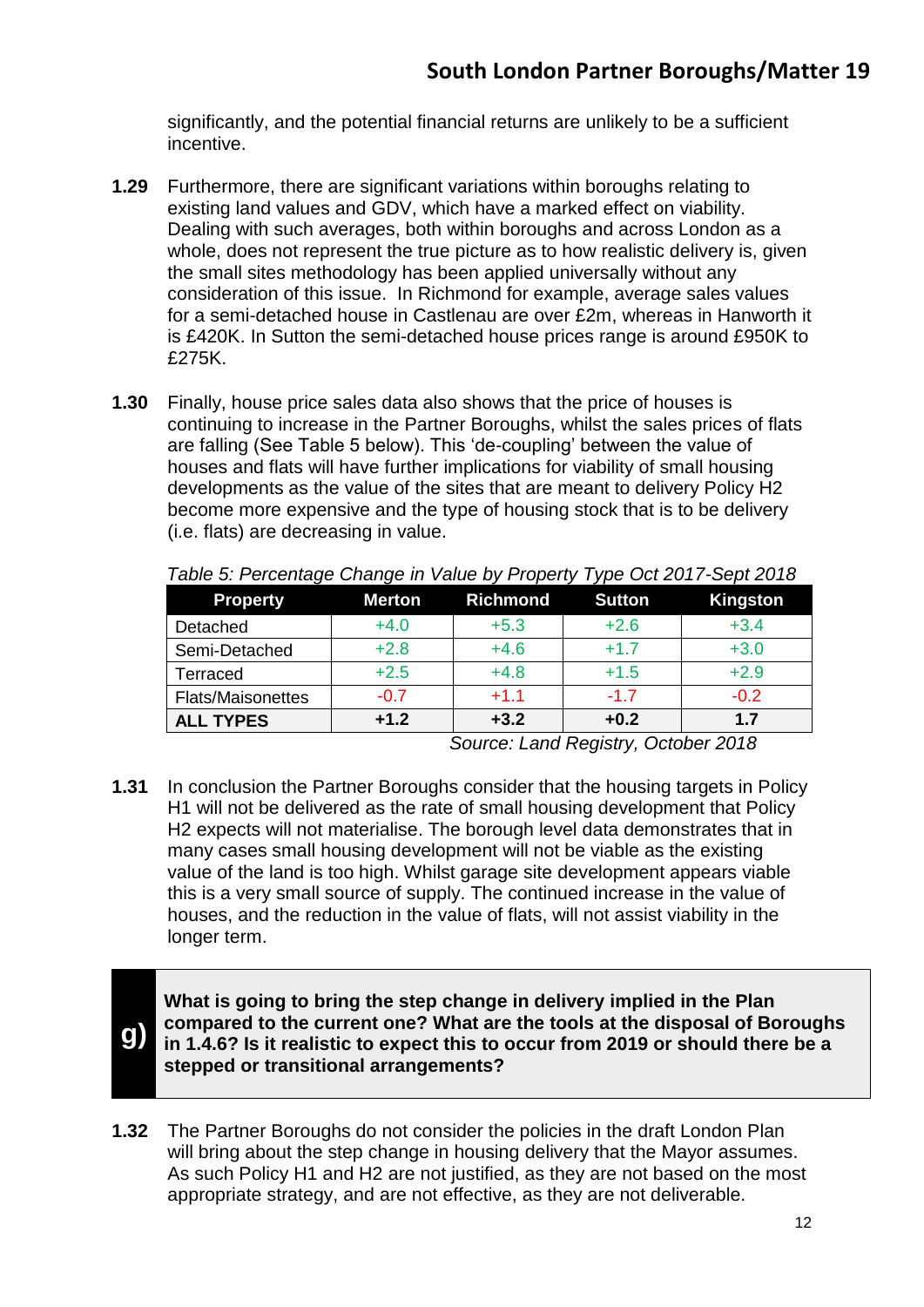## **Step Change in Delivery**

**1.33** The Partner Boroughs consider that the principal mechanisms for achieving this step change are set out in Policy H2 and include: allocating small sites in development plans; listing sites on brownfield land registers; creating local development orders; and granting permission in principle. However, these are existing tools which are available to local authorities so there are no new mechanisms that will assist councils in achieving this step change. In fact some of these measure are not even practical, such as allocating sufficient sites in a 15-year local plan to meet the small sites target. For example, assuming all allocations were for 25 units it would require around 400 identifiable and deliverable allocations per borough, with willing landowners, as a minimum to meet the small site target (not taking into account additional large site allocations), as illustrated in Table 6 below. For example, most local plans allocate between 40 and 60 sites for development. Furthermore, Policy H2(B)(2) advocates "area-wide design codes" but codes will largely reinforce the status quo if they are to properly reflect the local character of suburban settings. The Partner Boroughs consider that the Mayor has not had any regard to macro-economic factors such as property prices, fiscal incentives (tax-related) and other factors that will incentivise willing owners to redevelop their sites viably.

| <b>Borough</b>  | <b>Small Sites Target</b> | <b>Small Sites Target over a 15-</b><br><b>Year Development Plan</b> | ັ<br><b>Number of Site Allocations</b><br><b>Required to meet Small Sites</b><br>Target (25 unit schemes) |
|-----------------|---------------------------|----------------------------------------------------------------------|-----------------------------------------------------------------------------------------------------------|
| <b>Merton</b>   | 671                       | 10,065                                                               | 403                                                                                                       |
| Kingston        | 643                       | 10,095                                                               | 404                                                                                                       |
| <b>Richmond</b> | 634                       | 9,510                                                                | 380                                                                                                       |
| <b>Sutton</b>   | 738                       | 11,070                                                               | 443                                                                                                       |
| <b>Total</b>    | 2,686                     | 40,740                                                               | 1,630                                                                                                     |

*Table 6: Number of Site Allocations Required to Meet Small Sites Target* 

**1.34** Notwithstanding the Partner Boroughs' view that the mechanisms in Policy H2 will not deliver the required step change in housing delivery the "presumption in favour of small housing developments" still remains a concern. Stripping away the requirements contained within effective and justified borough level policies, through a permissive policy that does not respond to local circumstances, is not a positive approach to planning.

#### **Stepped or Transitional Arrangements**

**1.35** In principle stepped or transition arrangements would be beneficial, given the required uplift in housing delivery is expected from 2019. The Partner Boroughs are particularly concerned about the fact that the small sites target and assumptions made largely rely on the implementation of a change brought in by Policy H2. However, assuming the London Plan is published and adopted in 2019, there will undoubtedly be a significant time lag in bringing about the policy changes, and therefore meeting annual targets by 2019 is wholly unrealistic. Notwithstanding, it is the view of the Partner Boroughs that the targets are not deliverable, as they are not based on robust evidence, so stepped or transitional arrangements would serve no purpose,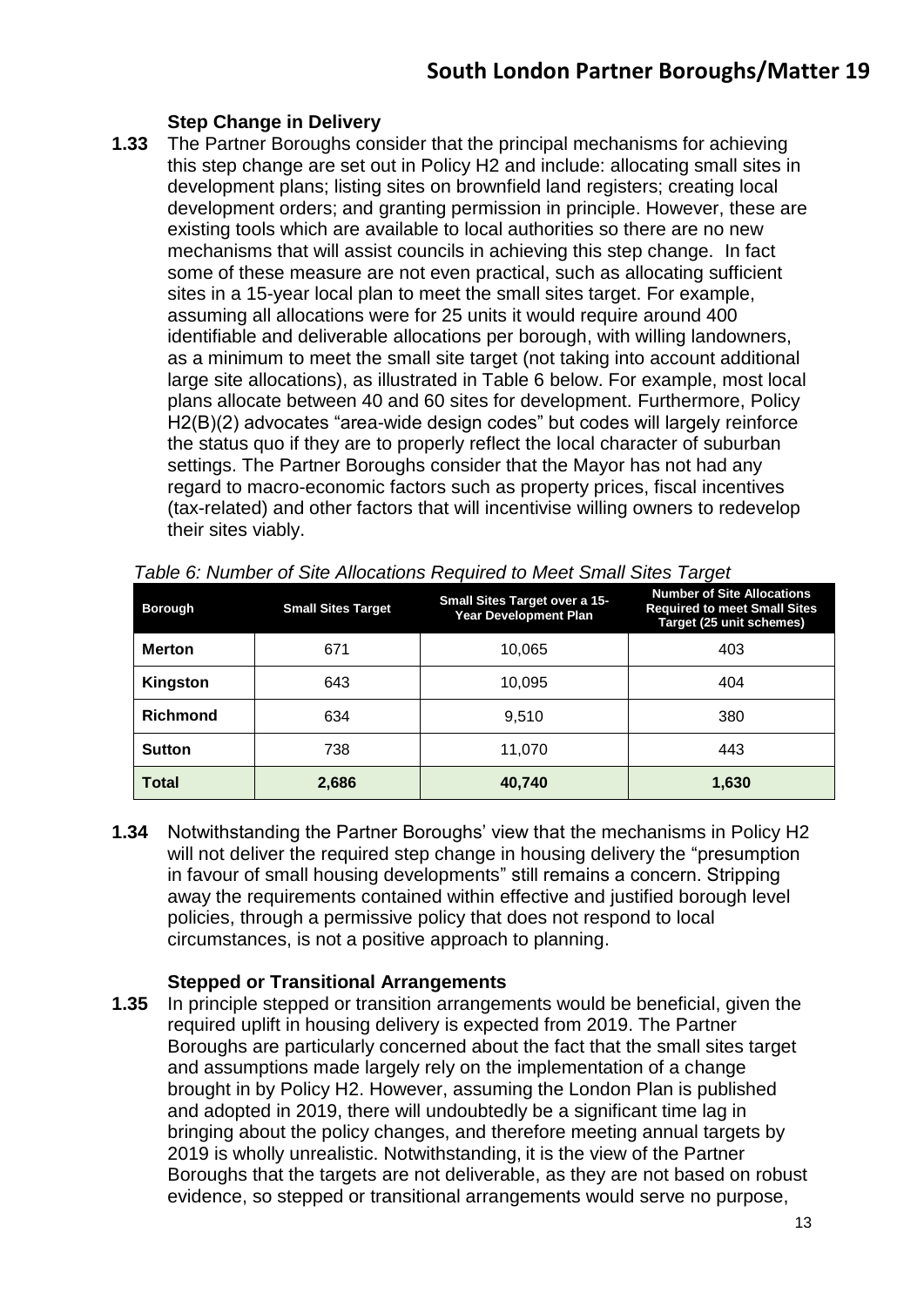other than a stay of execution. Until a further approach emerges, on which the Mayor collaborates with boroughs on, the small site targets should be calculated using the historic trend based data (12-year trend) that was identified in the SHLAA 2017.

## **h) Should Table 4.1 include targets for different types and tenures of housing?**

- **1.36** The Partner Boroughs do not consider it appropriate to include targets for different types and tenure of housing within Table 4.1 of the draft London Plan as the Strategic Housing Market Assessment (SHMA) 2017 (NLP/HOU/001) does not provide effective evidence to set borough level targets. Specifically the Partner Boroughs do not support the SHMA in respect of the housing mix it identifies. For example, the draft London Plan's emphasis on the need for smaller units is too broad. It fails to consider local factors such as the suitability to provide certain types of housing and affordability.
- **1.37** As such the Partner Boroughs consider that a borough SHMA is far more robust than one carried out at a pan-London level, and instead boroughs should use local plans as a vehicle for delivering the right housing types and tenures based on locally prepared evidence. Like all London boroughs, each of the Partner Boroughs has prepared or is in the process of preparing a SHMA to support their local plans.

#### **i) Should the target be for longer than 10 years given that the plan period runs to 2041?**

- **1.38** The Partner Boroughs consider that 10 years is a suitable period of time for London-wide housing targets to cover and that extending beyond this would not represent the most appropriate strategy, so would not be justified.
- **1.39** The Partner Boroughs recognise the difficulties in predicting housing delivery beyond 10 years. This is particularly problematic in London's dynamic housing market and it is not helped at present by the uncertainties over the impacts of Brexit. Whilst it is possible in local plans, where there is a more granular knowledge of development sites, it would not be appropriate at a pan-London level.
- **1.40** The NPPF 2012 (paragraph 47) requires local authorities to identify specific deliverable sites, or broad locations, up to year 10 of a development plan. Whilst the NPPF encourages additional supply to be identified beyond 10 years it is not an absolute requirement for plan making. As such the Partner Boroughs consider that setting a 10-year housing target for London boroughs is consistent with national policy.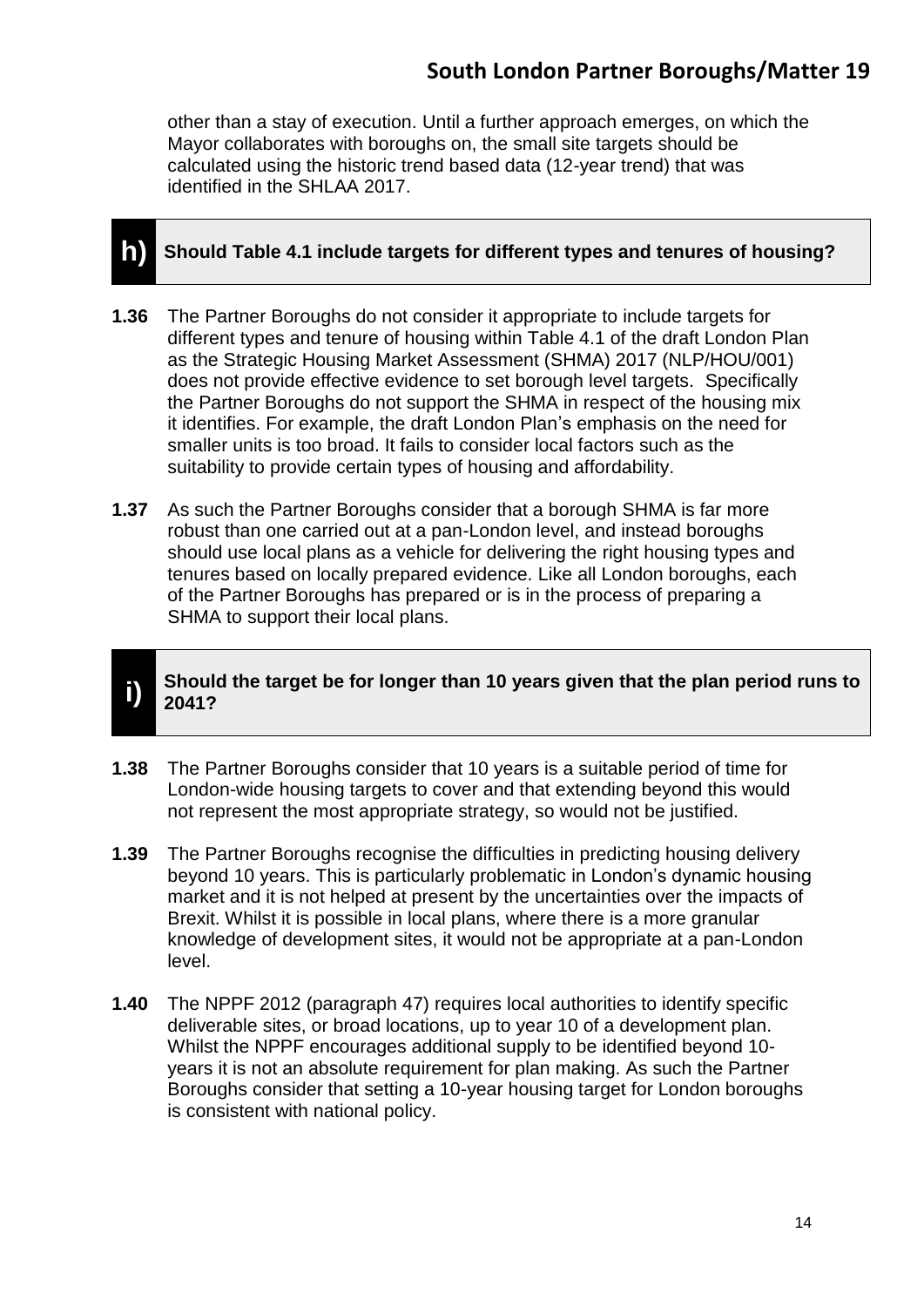**How and where is the shortfall between the identified need of 66,000 additional homes a year and the total annualised average target of 64,935 to be made up? Will LPAs outside London in the wider south east be expected to deal with this on an ad-hoc basis?**

**1.41** As set out in other parts of this statement, and in response to Matter 20, the Partner Boroughs do not consider the targets set in Table 4.1 of the draft London Plan are deliverable due to over reliance placed on the delivery of notional small site capacity. As such the Partner Boroughs consider that the shortfall will be considerably greater than 1,065 net dpa.

**j)**

- **1.42** Mayor has set an unrealistic target which he considers is supported by the new small sites policy. However, the Mayor needs to acknowledge that boroughs have undertaken a significant amount of work to ensure sites are being brought forward and delivered to meet the current housing targets, which are actually realistic. Housing delivery in London is at significant risk if it is to rely on a far greater number of homeowners and landowners of small sites to either sell their site or subdivide their properties. Whilst the Partner Boroughs consider the targets wholly unrealistic, given the target period already begins in 2019, it is notable that the Mayor has not allowed any time for the introduction of a major shift in approach and policy to take effect. Therefore, the housing targets, and the Plan as a whole is set to fail from the beginning.
- **1.43** The draft London Plan gets close to achieving OAN over the 10-year period that the housing targets cover but in reality housing completions will fall considerably shorter as the small sites target are not deliverable. The Partner Boroughs consider that a more strategic approach is required to accommodate London's housing need across the wider South East (as indicated by the Inspector who conducted the examination into the Further Alterations to the London Plan in 2014), and perhaps even nationally. At paragraph 57 of the Inspector's report into the FALP (November 2014) the Inspector stated that "*In my view, the Mayor needs to explore options beyond the existing philosophy of the London Plan. That may, in the absence of a wider regional strategy to assess the options for growth and to plan and coordinate that growth, include engaging local planning authorities beyond the GLA's boundaries in discussions regarding the evolution of our capital city.*" However, there is no real evidence that joint working with authorities outside London has taken place and assumptions continue to be made that all of London's housing need should be accommodated within Greater London; the Mayor should lobby Government on accommodating some of London's need outside London.
- **1.44** To conclude, the Mayor is proposing a significant increase in the overall housing target for London, compared to all the previous London Plans, without having re-considered his strategic approach and London in the context of the wider south east. Therefore it appears that the Plan has been set up in such a way to demonstrably fail on the delivery of its targets, and that only then will it become necessary for the Mayor, Government, and the